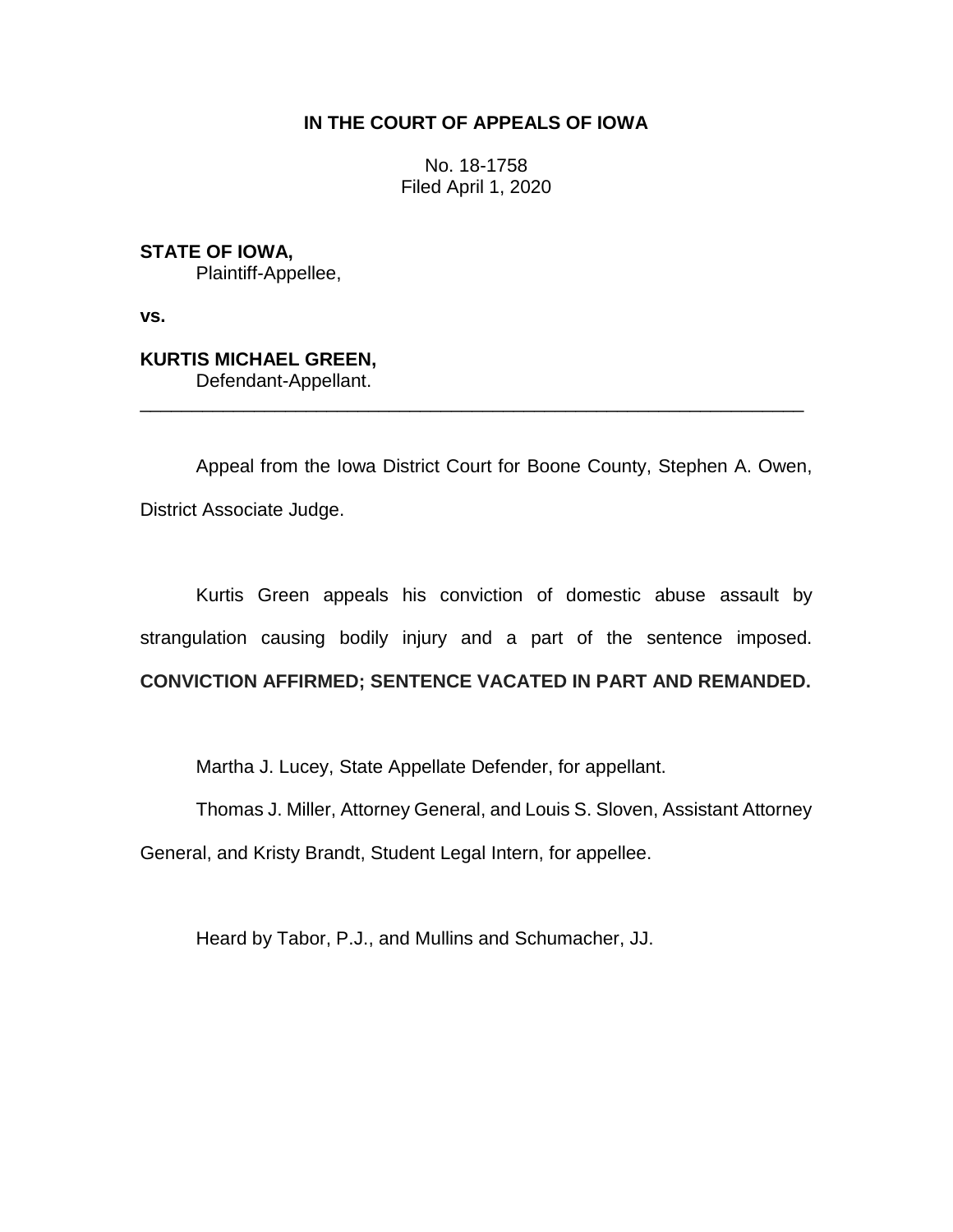### **MULLINS, Judge.**

 $\overline{a}$ 

Kurtis Green appeals his conviction of domestic abuse assault by strangulation causing bodily injury and part of the sentence imposed. He argues his counsel rendered ineffective assistance in failing to adequately challenge the sufficiency of the evidence to support his conviction. He also argues his counsel was ineffective in failing to object to certain evidence as in violation of his right to confrontation.<sup>1</sup> Finally, he argues the court erred in ordering him to pay court costs as restitution.

## **I. Background Facts and Proceedings**

Upon the evidence presented at trial, a rational jury could make the following factual findings. Shortly before 8:00 a.m. on January 16, 2018, Commander Charles Pepples and Officer Cory Rose of the Boone Police Department were dispatched to an apartment complex upon a report from a neighbor "that there was arguing, fighting, yelling and screaming" coming from Green's apartment, where he resided with his girlfriend, A.R. Pepples and Rose reported to the subject apartment; A.R. answered the door crying, upset, and distraught.<sup>2</sup> A.R. immediately reported that he, referring to Green, "took off." She then reported Green had "pulled [her] hair out" and "beat the shit out of" her. A.R.

2

 $<sup>1</sup>$  As to the ineffective-assistance claims, Green also requests we exercise plain-</sup> error review. Our supreme court has consistently declined to adopt the plain-error doctrine. *See, e.g.*, *State v. Martin*, 877 N.W.2d 859, 866 (Iowa 2016); *State v. Rutledge*, 600 N.W.2d 324, 325 (Iowa 1999); *State v. McCright*, 569 N.W.2d 605, 607 (Iowa 1997). The supreme court transferred this case to us knowing full well "[w]e are not at liberty to overrule controlling supreme court precedent." *State v. Beck*, 854 N.W.2d 56, 64 (Iowa Ct. App. 2014). We decline the request.  $2$  The officers' exchange with A.R. was recorded by their body cameras. Some of the footage was admitted as evidence at trial and played for the jury.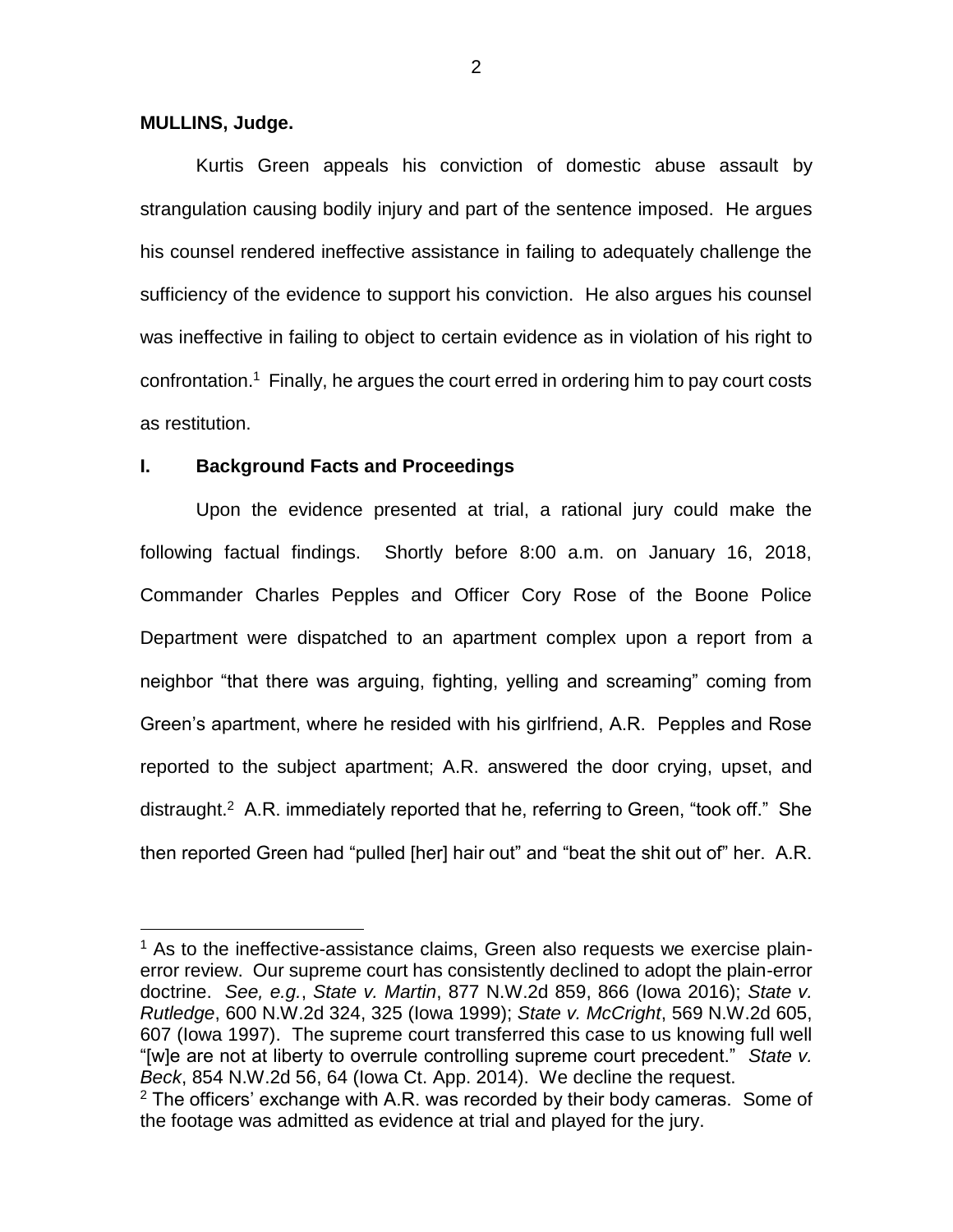additionally reported Green had burnt her with a cigarette the prior evening. She finally reported Green "choked her out bad" and restricted her airway and breathing then "conked" her on the head. Pepples testified he observed redness around A.R.'s neck, on her right shoulder, and on her leg. Rose testified he observed redness on A.R.'s cheek, left arm, and chest, as well as a scratch on her leg. Rose took photographs of A.R.'s left upper arm, her left wrist, her left leg, and the right side of her face all of which depicted redness or scratches.

The officers ultimately located Green in another residence at the apartment complex. Green reported he left the apartment because A.R. was intoxicated and belligerent<sup>3</sup> but nothing had happened and he did not know why A.R. had injuries. After Green was advised he was under arrest, he reported A.R. had assaulted him. He testified at trial that he woke up on the morning in question at 7:00 a.m. or 7:30 a.m. to a hostile and drunk A.R. According to Green, A.R. then threw a cell phone and "a glass of water or something at" him. The two then argued, and Green advised he was leaving. He explained A.R.'s scratches were from a cat in the residence and the redness on A.R.'s person resulted from the apartment having no heat.

Green was charged by trial information with domestic abuse assault by strangulation causing bodily injury. The matter proceeded to a jury trial. Following the State's case-in-chief, Green moved for judgment of acquittal. The motion was denied, as was the renewal of the generic motion following presentation of the evidence for the defense. The jury found Green guilty as charged. The matter

 $\overline{a}$ 

3

<sup>&</sup>lt;sup>3</sup> Both Pepples and Rose testified they did not observe any signs of A.R. being impaired.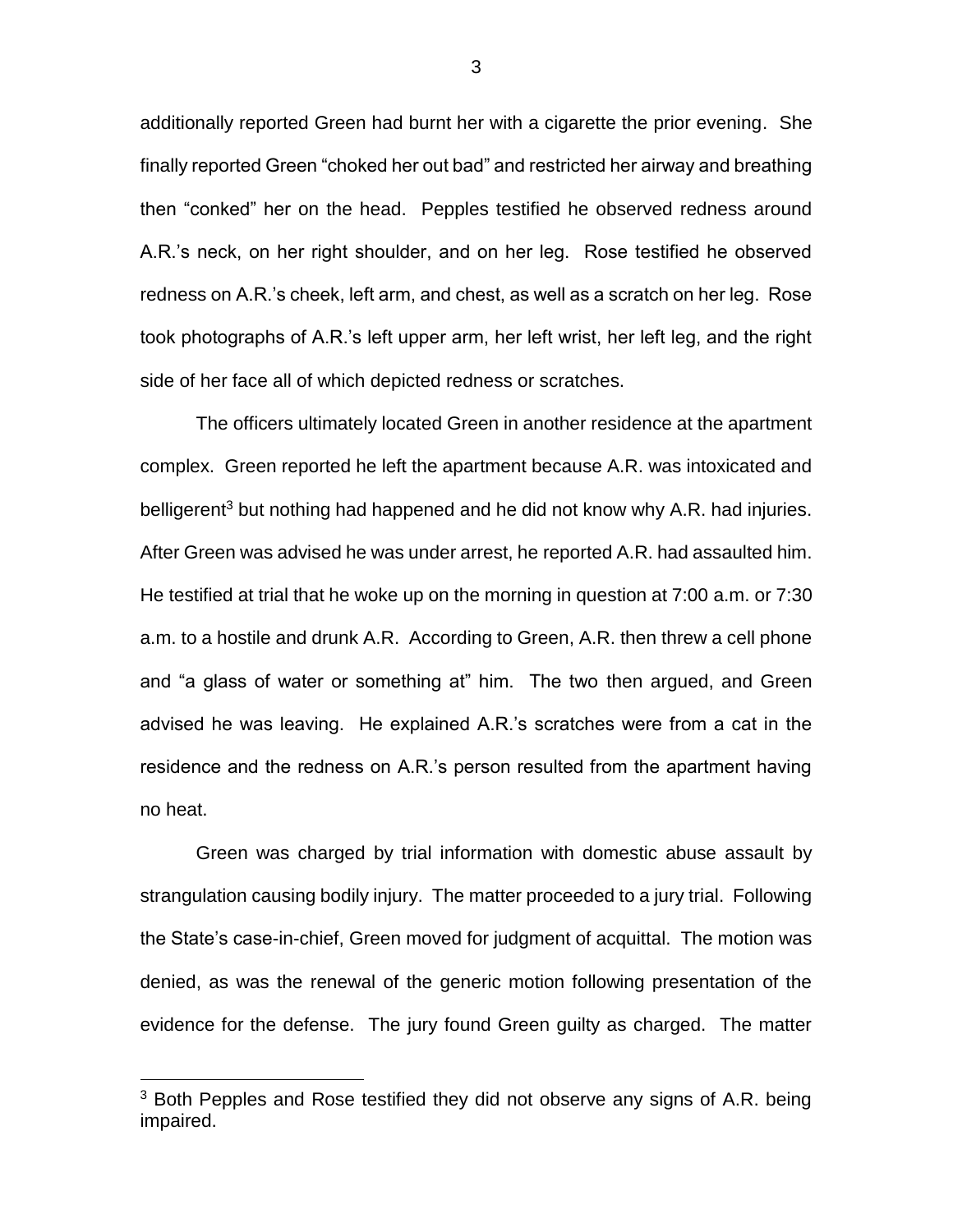proceeded to sentencing. In its ensuing sentencing order, the court found Green to be indigent and unable to pay court-appointed attorney fees. However, the court stated "he does have some work history and the court costs are minimal . . . and not beyond his ability to pay in a reasonable period of time under the circumstances." The court ordered the payment due immediately and delinquent if not paid in thirty days. As noted, Green appeals.

#### **II. Analysis**

 $\overline{a}$ 

## A. Sufficiency of the Evidence

Green first challenges the sufficiency of the evidence supporting his conviction. He agrees his counsel's generic motions for judgment of acquittal were insufficient to preserve error on his challenge. *See, e.g.*, *State v. Schories*, 827 N.W.2d 659, 664 (Iowa 2013); *State v. Crone*, 545 N.W.2d 267, 270 (Iowa 1996). He thus argues his counsel rendered ineffective assistance in failing to adequately challenge the sufficiency of the evidence.<sup>4</sup> *See State v. Fountain*, 786 N.W.2d 260, 263 (Iowa 2010) ("Ineffective-assistance-of-counsel claims are an exception to the traditional error-preservation rules.").

To succeed on his ineffective-assistance-of-counsel claim, Green must establish "(1) that counsel failed to perform an essential duty and (2) that prejudice resulted." *State v. Kuhse*, 937 N.W.2d 622, 628 (Iowa 2020); *accord Strickland v. Washington*, 466 U.S. 668, 687 (1984). We "may consider either the prejudice prong or breach of duty first, and failure to find either one will preclude relief." *State* 

<sup>&</sup>lt;sup>4</sup> A recent change in law prevents us from considering ineffective-assistance claims on direct appeal. *See* 2019 Iowa Acts ch. 140, § 31 (codified at Iowa Code § 814.7). But this change does not apply to this case. *See State v. Macke*, 933 N.W.2d 226, 228 (Iowa 2019).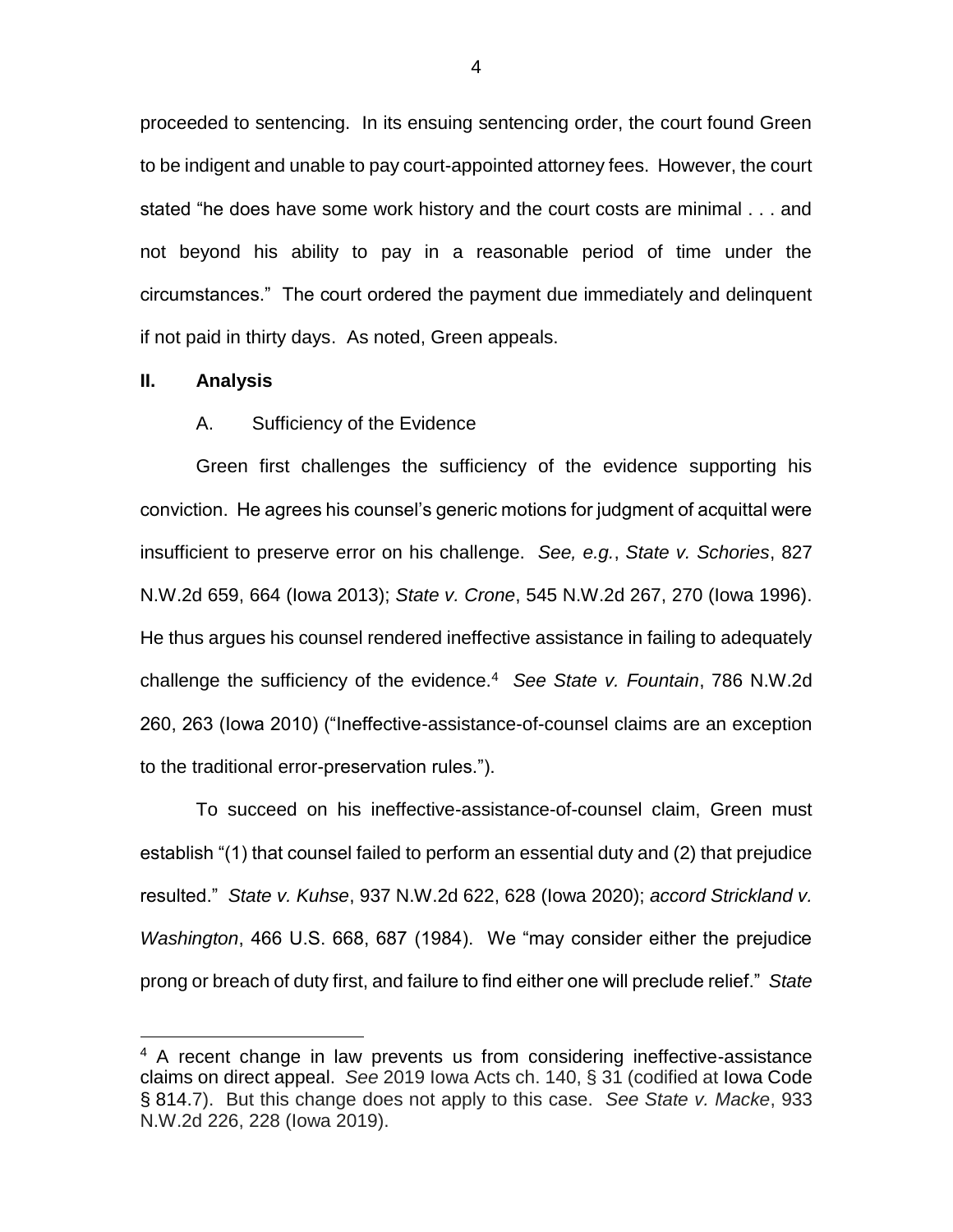*v. McNeal*, 897 N.W.2d 697, 703 (Iowa 2017) (quoting *State v. Lopez*, 872 N.W.2d 159, 169 (Iowa 2015)). When a defendant challenges counsel's effectiveness in relation to failing to preserve error on a challenge to the sufficiency of the evidence for want of an adequate motion for judgment of acquittal, the overarching question is "whether such a motion would have been meritorious." *See State v. Lilly*, 930 N.W.2d 293, 298 (Iowa 2019) (quoting *State v. Henderson*, 908 N.W.2d 868, 874– 75 (Iowa 2018)). "If the record does not reveal substantial evidence to support the convictions, counsel was ineffective for failing to raise the issue. If, however, the record contains sufficient evidence, counsel's failure to raise the claim was not prejudicial and the claimant's ineffective-assistance-of-counsel claim fails." *State v. Albright*, 925 N.W.2d 144, 152 (Iowa 2019). We proceed to the merits.

Challenges to the sufficiency of the evidence are reviewed for corrections of errors at law. *Id.* at 150.The court views "the evidence 'in the light most favorable to the State, including all reasonable inferences that may be fairly drawn from the evidence.'" *State v. Ortiz*, 905 N.W.2d 174, 180 (Iowa 2017) (quoting *State v. Huser*, 894 N.W.2d 472, 490 (Iowa 2017)). All evidence is considered, not just that of an inculpatory nature. *See Huser*, 894 N.W.2d at 490. "[W]e will uphold a verdict if substantial evidence supports it." *State v. Wickes*, 910 N.W.2d 554, 563 (Iowa 2018) (quoting *State v. Ramirez*, 895 N.W.2d 884, 890 (Iowa 2017)). "Evidence is substantial if, 'when viewed in the light most favorable to the State, it can convince a rational jury that the defendant is guilty beyond a reasonable doubt.'" *Id.* (quoting *Ramirez*, 895 N.W.2d at 890). Evidence is not rendered insubstantial merely because it might support a different conclusion; the only question is whether the evidence supports the finding actually made. *See Brokaw*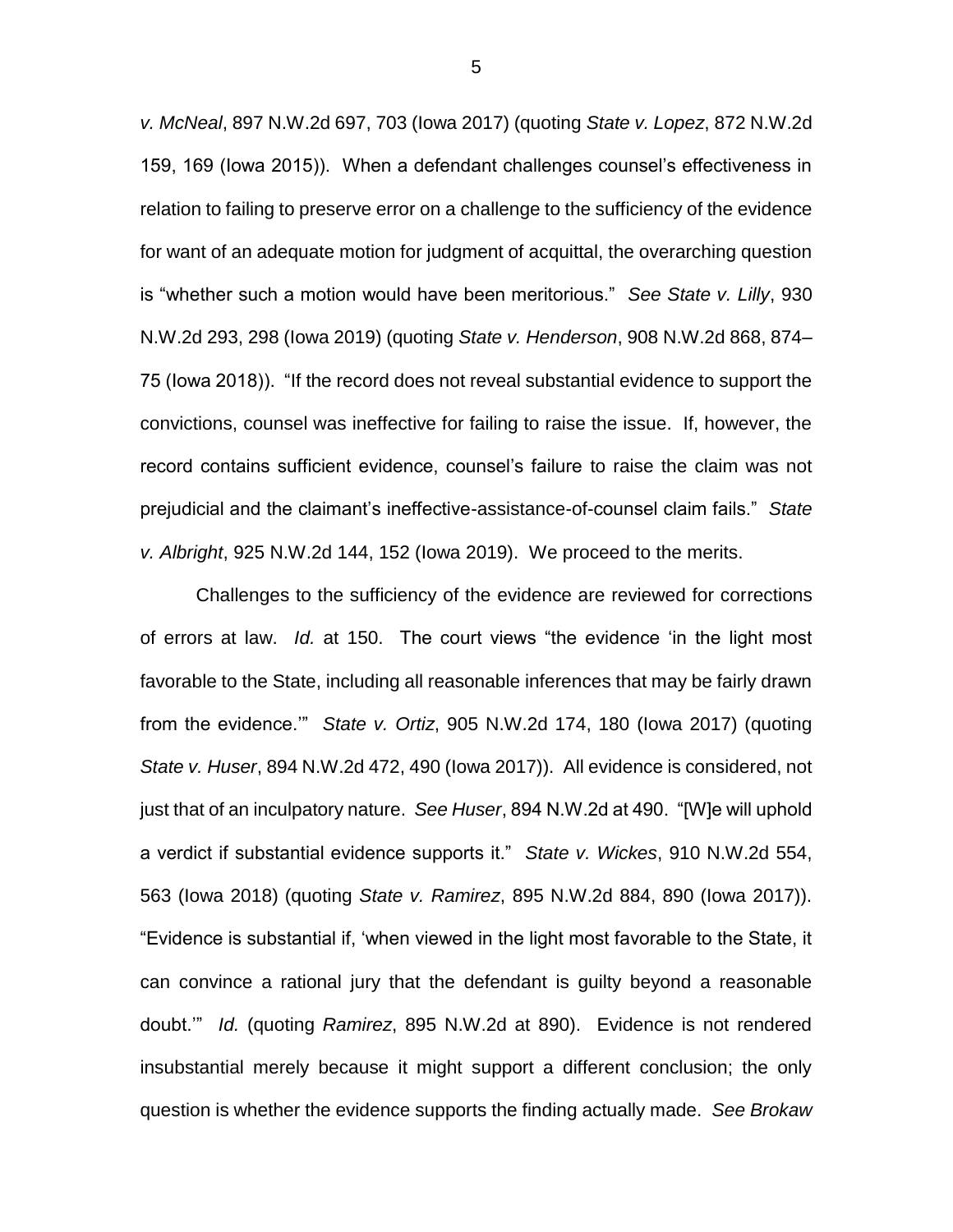*v. Winfield-Mt. Union Cmty. Sch. Dist.*, 788 N.W.2d 386, 393 (Iowa 2010). In considering a sufficiency-of-the-evidence challenge, "[i]t is not the province of the court . . . to resolve conflicts in the evidence, to pass upon the credibility of witnesses, to determine the plausibility of explanations, or to weigh the evidence; such matters are for the jury." *State v. Musser*, 721 N.W.2d 758, 761 (Iowa 2006) (quoting *State v. Williams*, 695 N.W.2d 23, 28 (Iowa 2005)).

The State bears the burden of proving every element of a charged offense. *State v. Armstrong*, 787 N.W.2d 472, 475 (Iowa Ct. App. 2010). Green does not challenge the jury instructions employed at trial for the charged crime. As such, the instructions serve as the law of the case for purposes of reviewing the sufficiency of the evidence. *See State v. Banes*, 910 N.W.2d 634, 639 (Iowa Ct. App. 2018). As to the crime of domestic abuse assault by strangulation causing bodily injury, the jury was instructed the State was required to prove, among other elements, that Green's act of strangling A.R. caused a bodily injury. *See* Iowa Code § 708.2A(5) (2018). The jury instructions defined "bodily injury" as "physical pain, illness, or any impairment of physical condition." *Accord State v. McKee*, 312 N.W.2d 907, 913 (Iowa 1981) (adopting Model Penal Code definition of bodily injury).

Green only argues the evidence was insufficient to show his act of impeding the normal breathing of A.R. caused her a bodily injury. The evidence, when viewed in the light most favorable to the State, reveals the following pertinent facts. Green "choked [A.R.] out bad," to the extent that her airway and breathing were restricted. While photographic evidence was not taken of A.R.'s neck area and the video evidence was inconclusive, specific testimony was had from Pepples that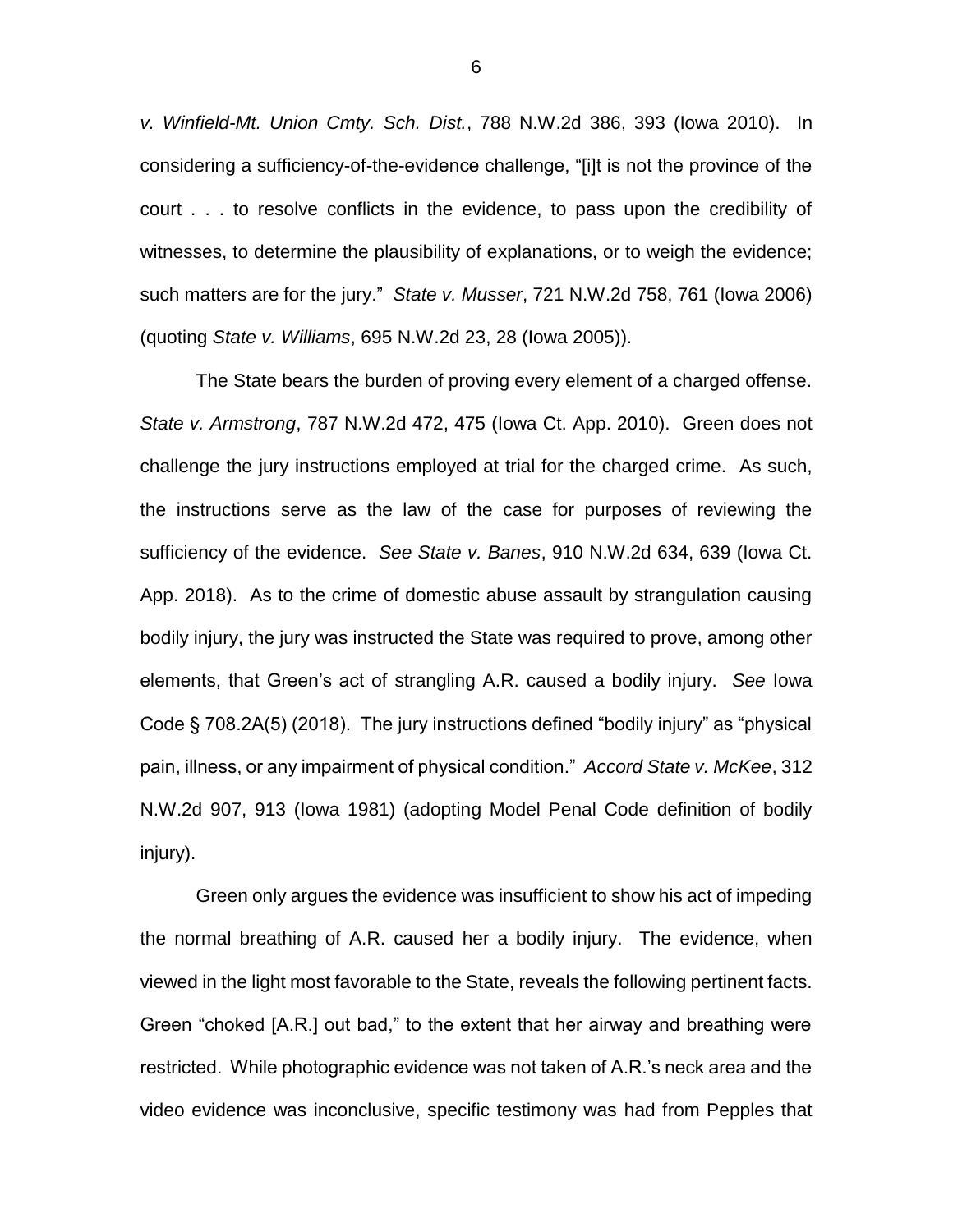A.R. exhibited redness around her neck. While reddening of the skin does not amount to a per se bodily injury, it can certainly serve as evidence of an impairment of physical condition. *State v. Gordon*, 560 N.W.2d 4, 6 (Iowa 1997). Furthermore, the jury could rationally infer that being strangled to the point of not being able to breathe and to an extent causing redness of the skin around the neck would result in physical pain, which is by itself sufficient to amount to a bodily injury. *See McKee*, 312 N.W.2d at 913.

Viewing the evidence in the light most favorable to the State, as we must, we conclude the jury could rationally conclude A.R. suffered a bodily injury and the evidence was therefore sufficient to support the claimed evidentiary deficiency. As such, we find counsel was not ineffective as alleged.

B. Confrontation

Because A.R. did not testify at trial, Green argues the presentation of her statements as evidence at trial violated his constitutional right to confrontation. Because his counsel did not object to the admission of the evidence on confrontation grounds, this issue is likewise unpreserved. Thus, Green argues his counsel was ineffective in failing to object.

The right to confrontation restricts the admission of "'testimonial statements' of the sort that 'cause the declarant to be a "witness" within the meaning of the Confrontation Clause.'" *State v. Schaer*, 757 N.W.2d 630, 635 (Iowa 2008) (quoting *Davis v. Washington*, 547 U.S. 813, 822 (2006)). "If a hearsay statement made by a declarant who does not appear at trial is testimonial, evidence of that statement is not admissible under the Confrontation Clause unless the declarant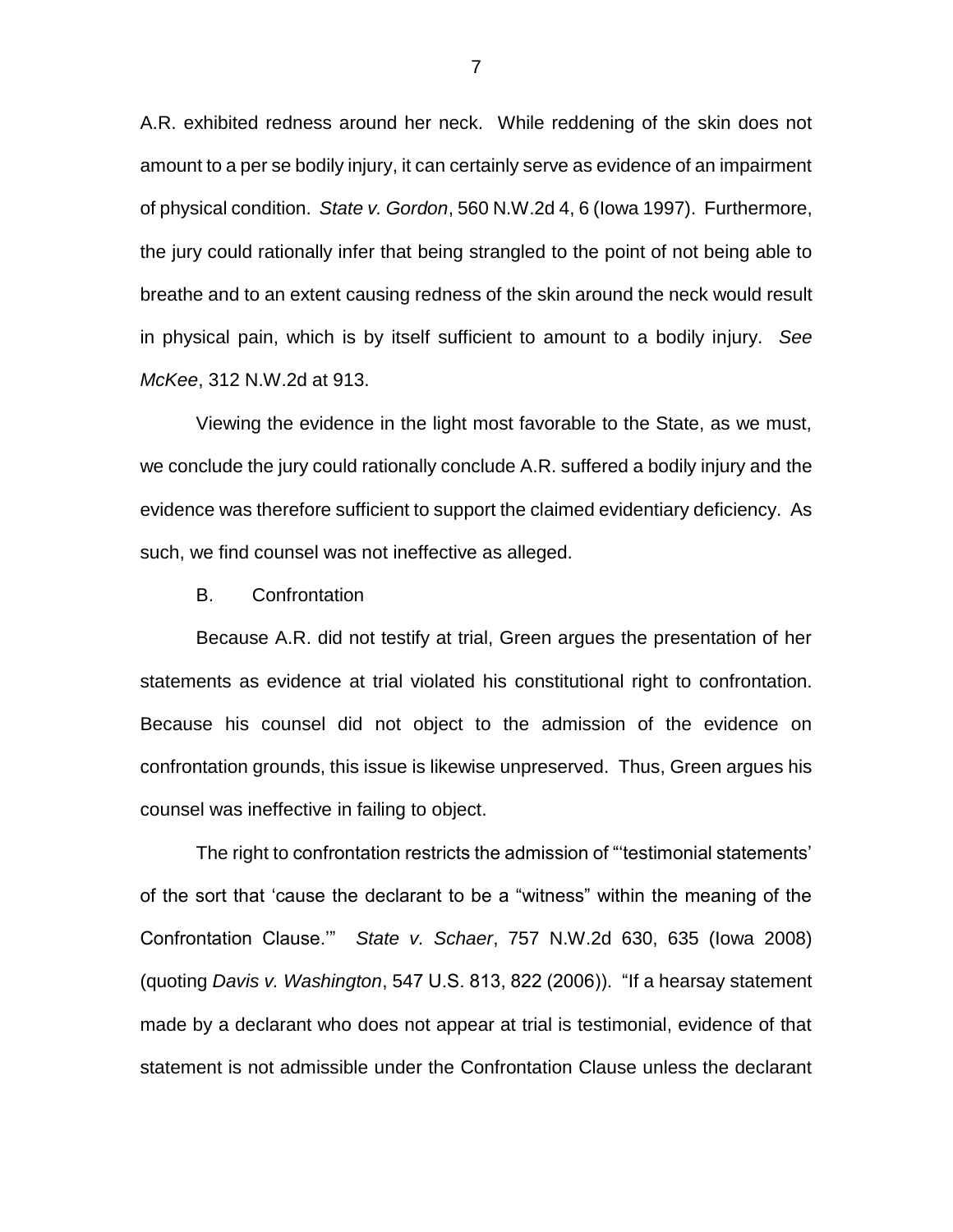is unavailable to testify at trial and the defendant had a prior opportunity for crossexamination." *Id.*

With the foregoing confrontation principles in mind, we turn to general problems concerning review of ineffective-assistance claims on direct appeal. As a result of record inadequacies, such claims are normally preserved for postconviction-relief proceedings. *State v. Brown*, 930 N.W.2d 840, 844 (Iowa 2019). Doing so "allows the parties to develop an adequate record of the claims and provides the attorney charged with ineffective assistance with the 'opportunity to respond to defendant's claims.'" *State v. Harrison*, 914 N.W.2d 178, 206 (Iowa 2018) (quoting *State v. Soboroff*, 798 N.W.2d 1, 8 (Iowa 2011). When an issue is not raised in the district court and a record developed thereon, it leaves appellate courts with a skeletal record, upon which the parties' arguments are often-times largely speculative. That is exactly what we have here. Considering the claim would require us to buy into Green's speculation that A.R. was available to testify and that Green did not have a prior opportunity for cross-examination. While Green argues "[t]he record does not conclusively show that [A.R.] was unavailable to testify" at trial, neither does it affirmatively show she was available. While the prosecutor may have been misguided in his belief that he could not call A.R. as a witness in fear of a *Turecek* violation<sup>5</sup> and she was therefore unavailable to testify,

 $\overline{a}$ 

<sup>&</sup>lt;sup>5</sup> A.R. recanted her allegations against Green prior to trial. "The State is not entitled . . . to place a witness on the stand who is expected to give unfavorable testimony and then, in the guise of impeachment, offer evidence which is otherwise inadmissible." *State v. Turecek*, 456 N.W.2d 219, 225 (Iowa 1990); *see also State v. Veverka*, 938 N.W.2d 197, 201 (Iowa 2020). However, *Turecek* does not apply to a situation where, as here, the statements are admissible under the excitedutterance exception to the hearsay rule. *See State v. Tompkins*, 859 N.W.2d 631, 639 (Iowa 2015).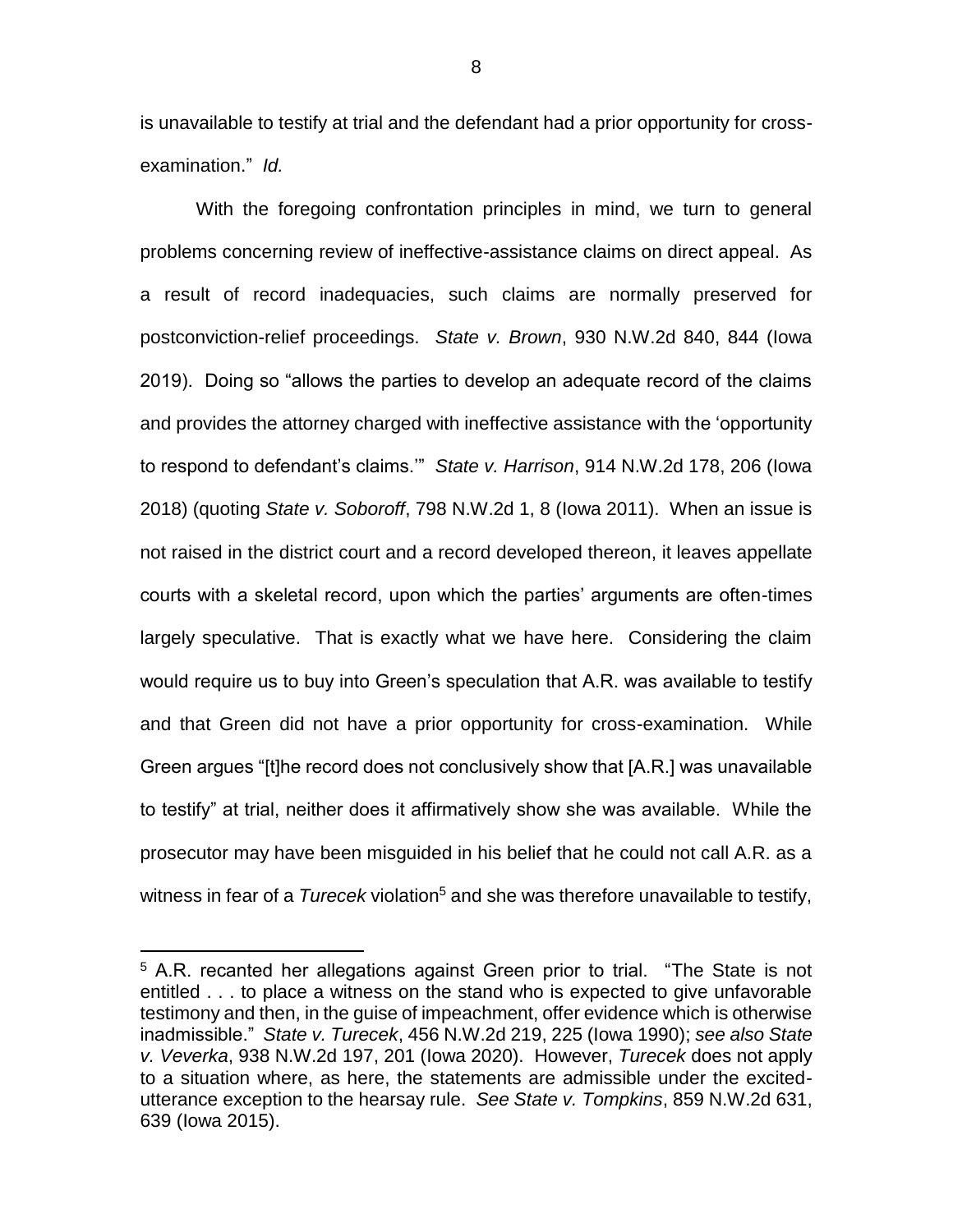Green also appears to agree it was possible that A.R. was cross-examined at a prior hearing concerning the canceling of a no-contact order. The record is inadequate to determine whether she was or not. And, we agree with the State that it would be unfair "to allow Green to pocket his objection until his direct appeal, when the State no longer has the opportunity to remedy the deficiency by laying additional foundation." The State is also on point that:

Without a record on the broader circumstances surrounding the trial, it is impossible to construct a counterfactual series of events that would have followed a ruling in Green's favor on this hypothetical objection—which means that, as the record currently stands, Green cannot carry his burden of establishing a reasonable probability of a different result if this claim had been raised below.

We find the record inadequate to consider the claim of a confrontation violation on direct appeal. Green may pursue the claim in a postconviction-relief proceeding, if he so chooses.

C. Restitution

In its sentencing order, the court stated Green "does have some work history and the court costs are minimal . . . and not beyond his ability to pay in a reasonable period of time under the circumstances." The court ordered the payment due immediately and delinquent if not paid in thirty days. Green challenges the sentencing provision finding he had the reasonable ability to pay court costs as restitution absent "any information as to the amount of court costs." The State responds "the sentencing court must have known the amount of court costs to characterize them as 'minimal'" and there is no reason to believe the amount was not "before the court." We are not persuaded. "Under *Albright*, imposition of the fees must await the filing of a final restitution plan and a